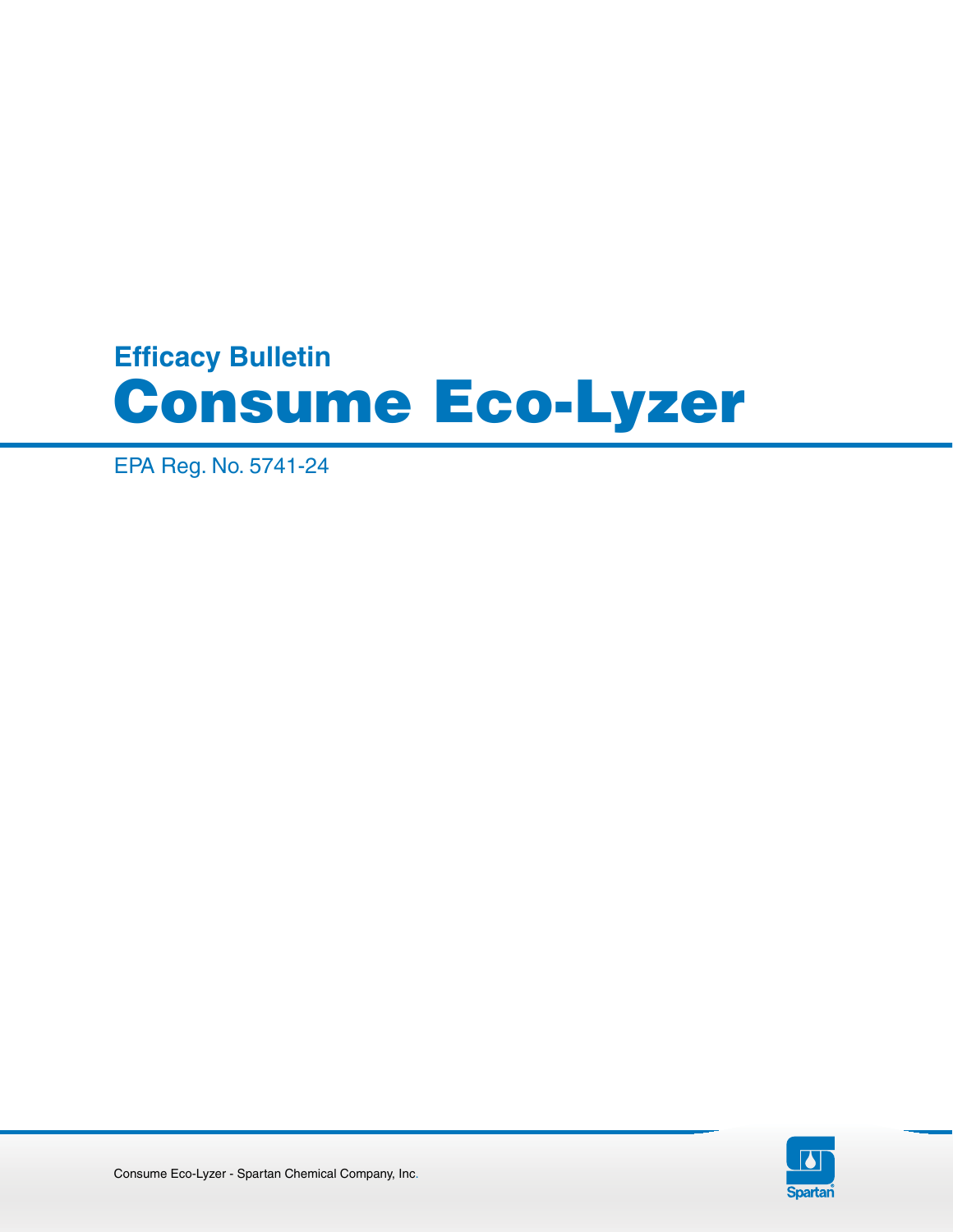## **DISINFECTION DATA:**

**Test Method:** AOAC Use Dilution **Test Conditions:** 5% serum, 10 minute contact time, 200 ppm hard water, 20 C exposure temperature, 2 oz/gal dilution

### **Results:**

| <b>Test Organism</b>     | <b>Sample</b> | <b>No. of Carriers</b><br><b>Positive / Total</b> |
|--------------------------|---------------|---------------------------------------------------|
| Staphylococcus aureus    | A             | 0/60                                              |
|                          | B             | 0/60                                              |
|                          | С             | 0/60                                              |
| Salmonella enterica      | A             | 0/60                                              |
|                          | B             | 0/60                                              |
|                          | C             | 0/60                                              |
| Pseudomonas putrefaciens | A             | 1/60                                              |
|                          | B             | 0/60                                              |
|                          | С             | 0/60                                              |

| <b>Test Organism</b>     | <b>Replicate</b> | <b>CFU/Carrier</b>  | <b>Ave. CFU/Carrier</b> |
|--------------------------|------------------|---------------------|-------------------------|
| Staphylococcus aureus    |                  | $1.3x10^6$          |                         |
|                          | 2                | 5.2x10 <sup>5</sup> | $1.1x10^{6}$            |
|                          | 3                | $1.5x10^6$          |                         |
|                          |                  | $1.5x10^6$          |                         |
| Salmonella enterica      | $\overline{2}$   | 7.9x10 <sup>5</sup> | $1.1x10^6$              |
|                          | 3                | 1.1x10 <sup>6</sup> |                         |
|                          |                  | 3.4x10 <sup>5</sup> |                         |
| Pseudomonas putrefaciens | 2                | 1.3x10 <sup>5</sup> | 2.9x10 <sup>5</sup>     |
|                          | 3                | 4.0x10 <sup>5</sup> |                         |

# **Bacteriostasis Control**

| <b>Test Organism</b>  | <b>Sample</b> | <b>No. of Carriers</b><br><b>Positive / Total</b> |
|-----------------------|---------------|---------------------------------------------------|
|                       |               | 0/60                                              |
| Staphylococcus aureus | в             | 0/60                                              |
|                       |               | 0/60                                              |

### **Conclusion**

According to the AOAC Use Dilution Test Method, Consume Eco-Lyzer demonstrates efficacy against Staphylococcus aureus, Salmonella enterica, and Pseudomonas putrefaciens at a 2 oz/gal dilution with an exposure time of 10 minutes.

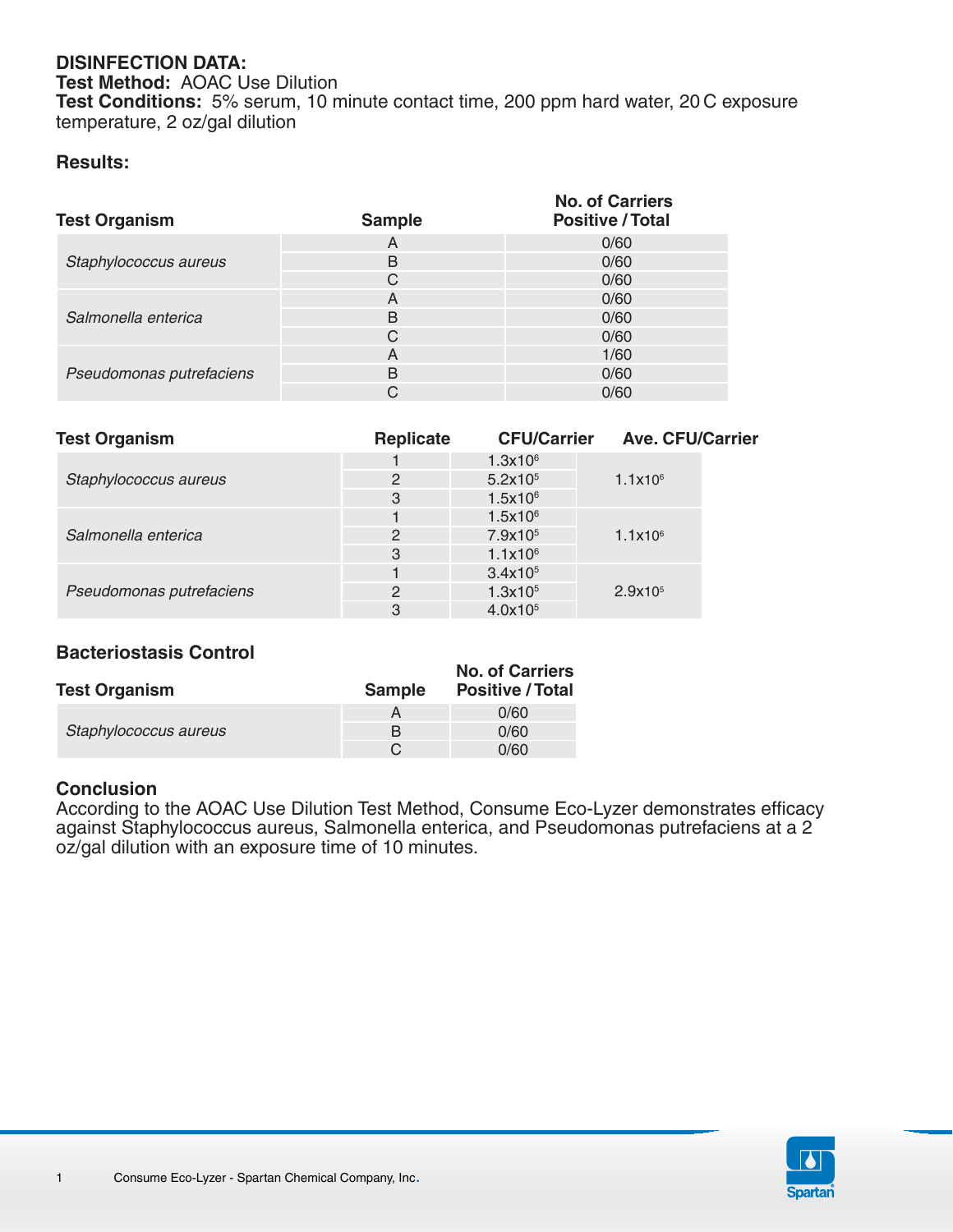# **VIRUCIDAL ACTIVITY**

**Test Method:** AOAC Use Dilution

**Test Conditions:** 5% serum, 5 minute contact time, 200 ppm hard water, 20 C exposure temperature, 2 oz/gal dilution

| <b>Virus</b>                 | <b>Dilution</b>           | <b>Sample A</b>  | <b>Sample B</b>     |  |
|------------------------------|---------------------------|------------------|---------------------|--|
| Herpes Simplex Virus, Type 1 | $10^{-1}$                 | <b>PNS</b>       | <b>PNS</b>          |  |
|                              | $10^{-2}$                 | CCCC             | CCCC                |  |
|                              | $10^{-3}$                 |                  |                     |  |
|                              | $10^{-4}$                 |                  |                     |  |
|                              | $10^{-5}$                 |                  |                     |  |
|                              | $10^{-6}$                 |                  |                     |  |
|                              | $10^{-7}$                 | $- - -$          |                     |  |
|                              | $PFUD_{50}/mL$            | $≤10^{1.50}$     | ≤10 <sup>1.50</sup> |  |
|                              | $10^{-1}$                 | <b>PNS</b>       | <b>PNS</b>          |  |
|                              | $10^{-2}$                 | .                | $- - -$             |  |
|                              | $10^{-3}$                 |                  |                     |  |
| Human Immunodeficiency Virus | $10^{-4}$                 |                  |                     |  |
| Type 1                       | $10^{-5}$                 |                  |                     |  |
|                              | $10^{-6}$                 |                  |                     |  |
|                              | $10^{-7}$                 | - - - -          | .                   |  |
|                              | $CCID_{50}/mL$            | $\leq 10^{1.50}$ | ≤10 <sup>1.50</sup> |  |
| Influenza $A_{2}$            | $10^{-1}$                 | <b>PNS</b>       | <b>PNS</b>          |  |
|                              | $10^{-2}$                 |                  |                     |  |
|                              | $10^{-3}$                 |                  |                     |  |
|                              | $10^{-4}$                 |                  |                     |  |
|                              | $10^{-5}$                 |                  |                     |  |
|                              | $10^{-6}$                 |                  |                     |  |
|                              | $10^{-7}$                 |                  |                     |  |
|                              | ELD/EID <sub>50</sub> /mL | $≤10^{1.50}$     | $≤10^{1.50}$        |  |

# **NEUTRALIZER EFFECTIVENESS/CYTOTOXICITY**

| <b>Virus</b>                        | <b>Dilution</b> | <b>Neutralizer Effectiveness Cytotoxicity</b> |            |
|-------------------------------------|-----------------|-----------------------------------------------|------------|
| Herpes Simplex Virus, Type 1        | $10^{-1}$       | <b>PNS</b>                                    | <b>PNS</b> |
|                                     | $10^{-2}$       | CCCC                                          | CCCC       |
|                                     | $10^{-3}$       | $++++$                                        | 0000       |
|                                     | $10^{-4}$       | $++++$                                        | 0000       |
| Human Immunodeficiency Virus Type 1 | $10^{-1}$       | <b>PNS</b>                                    | <b>PNS</b> |
|                                     | $10^{-2}$       | $++++$                                        | 0000       |
|                                     | $10^{-3}$       | $++++$                                        | 0000       |
|                                     | $10^{-4}$       | $++++$                                        | 0000       |
| Influenza $A_{2}$                   | $10^{-1}$       | <b>PNS</b>                                    | <b>PNS</b> |
|                                     | $10^{-2}$       | $++++$                                        | 0000       |
|                                     | $10^{-3}$       | $++++$                                        | 0000       |
|                                     | $10^{-4}$       | $+++$ *                                       | 0000       |